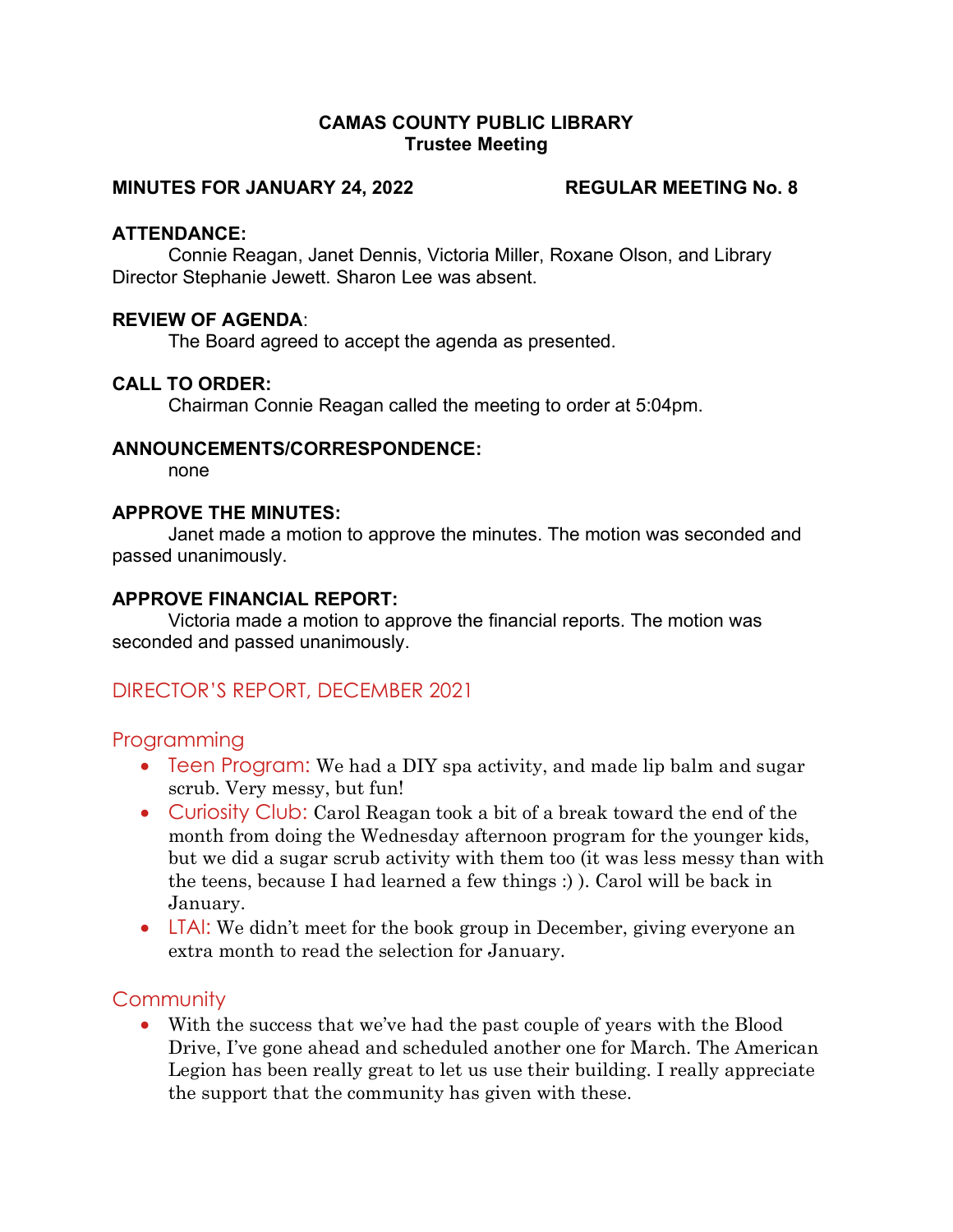We participated in the Community Christmas program on December 3, inviting people in to make gingerbread houses (out of cardboard). Unfortunately, we weren't able to host a pot of chili, which a lot of people came in looking for, but we had over 40 kids decorate their little houses. We chose to use cardboard this year because the graham crackers we used in the past were too easily broken, and we figured that few people eat them anyway. They still turned out really cute! • We participated in the Community Christmas program on December 3,<br>
inviting people in to make gingerbread houses (out of cardboard).<br>
Unfortunately, we weren't able to host a pot of hili, which a lot of people<br>
came in

|                            | We participated in the Community Christmas program on December 3,<br>inviting people in to make gingerbread houses (out of cardboard).<br>Unfortunately, we weren't able to host a pot of chili, which a lot of people<br>came in looking for, but we had over 40 kids decorate their little houses. We<br>chose to use cardboard this year because the graham crackers we used in the<br>past were too easily broken, and we figured that few people eat them anyway.<br>They still turned out really cute! |                      |                |                |                                  |            |                 |           |                      |                 |            |                              |                    |  |  |  |  |  |
|----------------------------|--------------------------------------------------------------------------------------------------------------------------------------------------------------------------------------------------------------------------------------------------------------------------------------------------------------------------------------------------------------------------------------------------------------------------------------------------------------------------------------------------------------|----------------------|----------------|----------------|----------------------------------|------------|-----------------|-----------|----------------------|-----------------|------------|------------------------------|--------------------|--|--|--|--|--|
| <b>Usage Stats</b>         |                                                                                                                                                                                                                                                                                                                                                                                                                                                                                                              |                      |                |                |                                  |            |                 |           |                      |                 |            |                              |                    |  |  |  |  |  |
|                            |                                                                                                                                                                                                                                                                                                                                                                                                                                                                                                              |                      |                |                | DecemJanuary Februar March April |            | May             | June      | July                 |                 |            | August Septen October Novemb |                    |  |  |  |  |  |
| Door Count                 | Adult                                                                                                                                                                                                                                                                                                                                                                                                                                                                                                        | 425                  | 353            | 531            | 863                              | 746        | 799             | 487       | 815                  | 735             | 963        | 672                          | 874                |  |  |  |  |  |
|                            | Juvenile*                                                                                                                                                                                                                                                                                                                                                                                                                                                                                                    |                      |                |                |                                  |            |                 |           |                      |                 |            |                              |                    |  |  |  |  |  |
| Circulation                | Audiobooks                                                                                                                                                                                                                                                                                                                                                                                                                                                                                                   |                      |                | $\mathcal{R}$  |                                  |            | 8               | 10        |                      |                 |            |                              |                    |  |  |  |  |  |
|                            | Video-Adult                                                                                                                                                                                                                                                                                                                                                                                                                                                                                                  | 46                   | 9              | 97             | 59                               |            | 77              | 23        | 50                   |                 |            |                              | 22                 |  |  |  |  |  |
|                            | Video- Juvenile                                                                                                                                                                                                                                                                                                                                                                                                                                                                                              | 51                   | 7              | 60             | 49                               | 49         | 55<br>102       | 29<br>118 | 23                   | 16              | 15         |                              | 20<br>$\mathbf{1}$ |  |  |  |  |  |
|                            | <b>Books-Adults</b><br>Books- Juvenile                                                                                                                                                                                                                                                                                                                                                                                                                                                                       | 149<br>155           | 126<br> 34     | 151<br>125     | $\overline{167}$<br> 6           | 122<br>180 | 81              |           | 3 <br>207            | 157<br> 44      | 162<br>166 | 157<br>$\overline{137}$      | 188                |  |  |  |  |  |
|                            |                                                                                                                                                                                                                                                                                                                                                                                                                                                                                                              |                      |                |                | $\overline{15}$                  |            |                 | 3         |                      |                 | 13         | 8                            |                    |  |  |  |  |  |
|                            | Magazines<br>E-Books                                                                                                                                                                                                                                                                                                                                                                                                                                                                                         | 43                   | 43             | 49             |                                  | 62         | 63              |           | 58                   | 49              | 56         | 63                           | 64                 |  |  |  |  |  |
|                            | ILLs Borrowed                                                                                                                                                                                                                                                                                                                                                                                                                                                                                                |                      |                |                |                                  |            | 14              |           |                      | 21              | 16         |                              |                    |  |  |  |  |  |
|                            | <b>ILLs Loaned</b>                                                                                                                                                                                                                                                                                                                                                                                                                                                                                           |                      |                |                |                                  |            |                 |           |                      | 10 <sup>1</sup> |            |                              |                    |  |  |  |  |  |
| Computer Use               | Adult                                                                                                                                                                                                                                                                                                                                                                                                                                                                                                        |                      |                |                | 16                               | 16         |                 | 16        | 21                   | 4               | 13         |                              |                    |  |  |  |  |  |
|                            | Juvenile                                                                                                                                                                                                                                                                                                                                                                                                                                                                                                     | 26                   | 15             | 4              | 15                               | 35         | 63              | 21        | 84                   | 89              | 30         | 33                           | 34                 |  |  |  |  |  |
| <b>New Patrons</b>         | Adult                                                                                                                                                                                                                                                                                                                                                                                                                                                                                                        |                      |                |                |                                  |            |                 |           |                      |                 |            |                              |                    |  |  |  |  |  |
|                            | Juvenile                                                                                                                                                                                                                                                                                                                                                                                                                                                                                                     |                      |                |                |                                  |            |                 |           |                      |                 |            |                              |                    |  |  |  |  |  |
| Program Attendance         | Adult                                                                                                                                                                                                                                                                                                                                                                                                                                                                                                        |                      |                |                |                                  |            |                 |           |                      |                 |            |                              |                    |  |  |  |  |  |
|                            | Juvenile                                                                                                                                                                                                                                                                                                                                                                                                                                                                                                     | 10 <sup>1</sup>      | 10             | 25             | 36                               | 89         | $\overline{52}$ | 50        | 58                   | 28              | 77         | 41                           |                    |  |  |  |  |  |
| Other programs             | Knitters                                                                                                                                                                                                                                                                                                                                                                                                                                                                                                     | $\overline{1}$<br> 9 | $\overline{0}$ | $\overline{2}$ | ∪∪                               |            | 20              | 13        | ◡<br>$\overline{10}$ | 25              | 13         |                              | דד<br>26           |  |  |  |  |  |
|                            |                                                                                                                                                                                                                                                                                                                                                                                                                                                                                                              | 35                   |                |                |                                  |            |                 |           |                      |                 |            | 15 <sup>1</sup>              | 30                 |  |  |  |  |  |
|                            | Passive programming<br>Summer Reading                                                                                                                                                                                                                                                                                                                                                                                                                                                                        |                      |                |                |                                  |            |                 |           |                      |                 |            |                              |                    |  |  |  |  |  |
| <b>Materials Additions</b> | Adult                                                                                                                                                                                                                                                                                                                                                                                                                                                                                                        | 28                   | 46             | 22             | 27                               | 22         | 3               | 20        | 28                   | 32              | 36         | 12                           | 29                 |  |  |  |  |  |
|                            | Juvenile                                                                                                                                                                                                                                                                                                                                                                                                                                                                                                     |                      | 21             | 16             |                                  | 96         |                 | 18        |                      | 36              | 36         | 20                           |                    |  |  |  |  |  |
|                            | Teen                                                                                                                                                                                                                                                                                                                                                                                                                                                                                                         |                      |                |                |                                  |            |                 |           |                      | 4               |            |                              |                    |  |  |  |  |  |
| <b>Equipment Usage</b>     |                                                                                                                                                                                                                                                                                                                                                                                                                                                                                                              | 21                   | 13             | 23             | 30                               | 27         | 28              | 24        | 15                   | 28              | 28         | 18                           | 17                 |  |  |  |  |  |
|                            |                                                                                                                                                                                                                                                                                                                                                                                                                                                                                                              | 11                   |                | 3              | 30                               |            |                 | 35        | 63                   | 44              | 28         |                              |                    |  |  |  |  |  |
| Kanopy                     |                                                                                                                                                                                                                                                                                                                                                                                                                                                                                                              |                      |                |                |                                  |            |                 |           | 22                   | 13              | 31         | 14                           | 13<br>120          |  |  |  |  |  |
| <b>Meeting Room Usage</b>  |                                                                                                                                                                                                                                                                                                                                                                                                                                                                                                              |                      |                |                |                                  |            |                 |           |                      |                 |            |                              |                    |  |  |  |  |  |

## Usage Stats